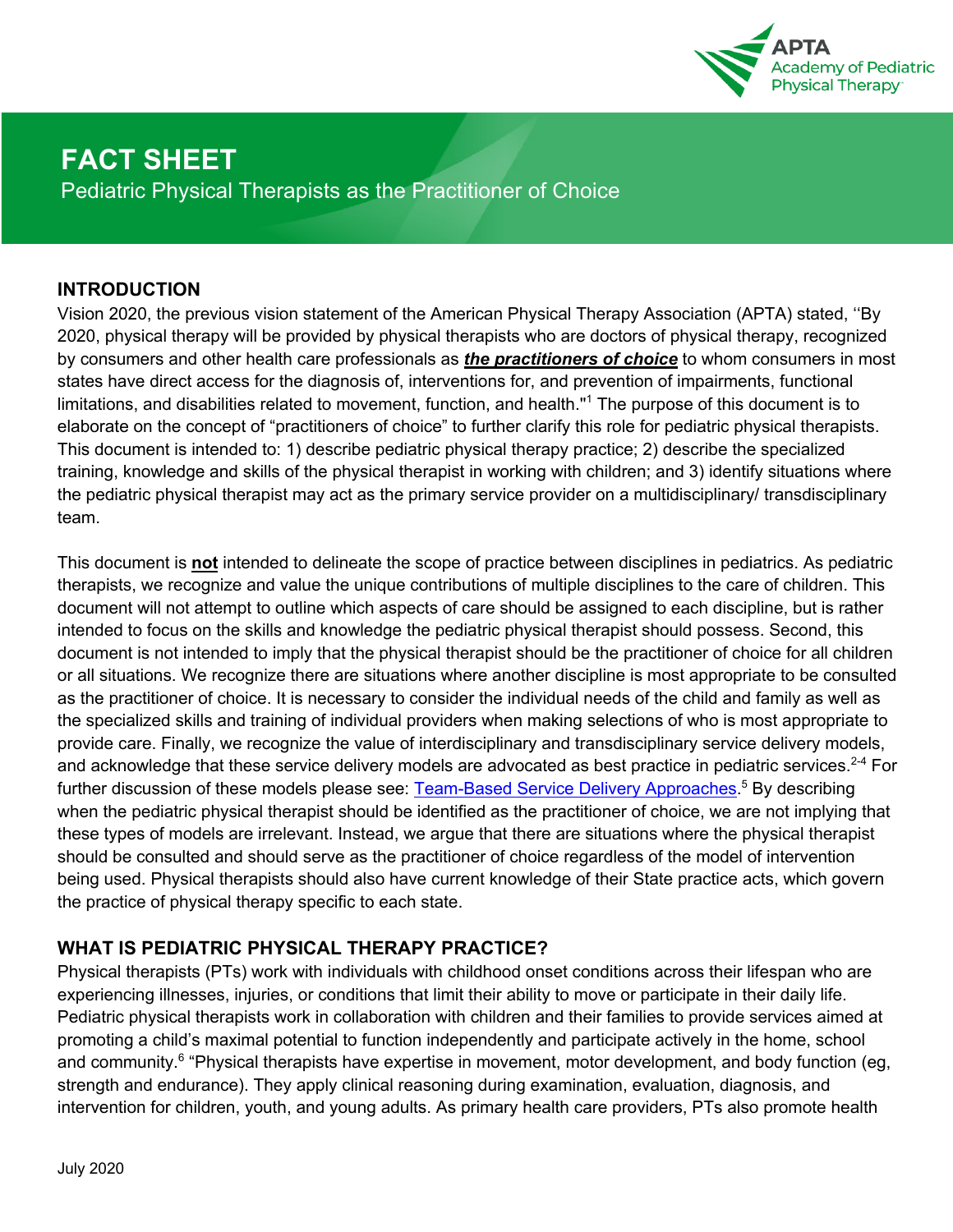and wellness as they implement a wide variety of supports in collaboration with families, communities, and other medical, educational, developmental, and rehabilitation specialists."<sup>6</sup>

## **WHAT TRAINING/EDUCATION IS REQUIRED FOR A PEDIATRIC PHYSICAL THERAPIST?**

Physical therapy education requirements vary between countries. In the United States, physical therapy education programs are accredited by the Commission on Accreditation of Physical Therapy Education (CAPTE) to ensure comprehensive standards of education. Previously, the entry-level physical therapy degree was a certificate or a bachelor degree. As the field of physical therapy has evolved, and the vision of the profession has progressed, the depth and breadth of physical therapy education has expanded to meet the needs of contemporary practice. Currently, all accredited physical therapy programs grant professional, Doctor of Physical Therapy degrees.

Physical therapist education prepares the entry-level physical therapist as a generalist with knowledge in all areas of patient-client management across the lifespan. Education programs include courses in foundational science, behavioral science, movement science, developmental science, physical therapy interventions, communication skills, and educational principles and methods. Professional level curriculum prepares physical therapists to evaluate research literature and translate that information into evidence-based practice. CAPTE requires all academic programs to include pediatric content that addresses typical development and the impact of childhood onset conditions over the lifespan in the physical therapy curriculum. Pediatric content may be embedded within multiple courses or may be provided in specific pediatric courses. The APTA, Academy of Pediatric Physical Therapy has published the "Five Essential Core Competencies to guide programs on essential pediatric knowledge, skills, and abilities for entry-level physical therapy curriculum development.<sup>7</sup> Students also complete clinical education internships as part of their education, and students interested in pediatrics may choose to participate in pediatric clinical experiences to prepare for specialized practice in pediatric settings. Upon graduation, physical therapists must obtain licensure to practice in their state. Licensure is regulated at the state level with specific requirements varying by states.

After graduation, physical therapists working in pediatric settings enhance their pediatric expertise by participating in continuing education courses and mentoring relationships with other pediatric therapists. Therapists may also complete a formal clinical residency in pediatric physical therapy through programs credentialed by the American Board of Physical Therapy Residency & Fellowship Education (ABPTRFE). A detailed list of these programs can be found at the ABPTRFE website. Clinical residency programs are designed to increase the therapist's expertise in all aspects of patient/ client management within pediatric practice. Pediatric physical therapists may also choose to pursue the Board Certified Clinical Specialist designation, the Pediatric Certified Specialist (PCS), from the American Board of Physical Therapy Specialties (ABPTS). This designation provides formal recognition for physical therapists who have worked to advance their clinical knowledge, experience, and skills in the area of pediatric practice, and have passed a written examination. Information on the PCS process is available at the ABPTS website.

# **WHAT SPECIALIZED KNOWLEDGE AND SKILLS ARE REQUIRED OF THE PEDIATRIC PHYSICAL THERAPIST?**

Pediatric physical therapists use evidence-informed decision making for examination, evaluation, physical therapy diagnosis, prognosis and development of the plan of care. Evidence-informed practice incorporates the best research evidence with clinical expertise and individualized child and family values and priorities to derive the most appropriate, effective, and efficient service provision.<sup>8</sup>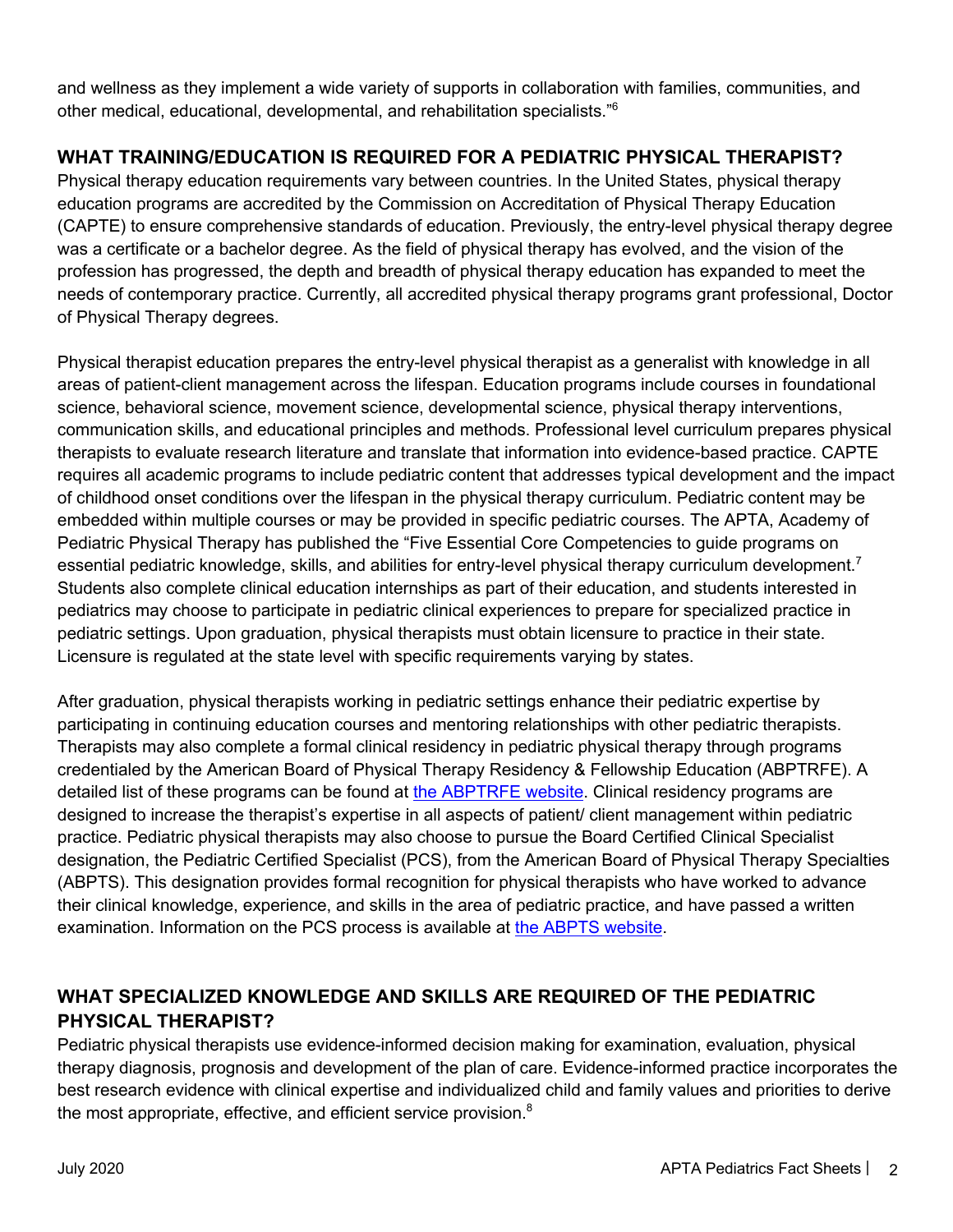Pediatric physical therapists combine expertise in movement science with a thorough understanding of the neuromuscular and musculoskeletal systems and apply that knowledge to the unique needs of the individual with childhood onset conditions. Anticipating and subsequently working to prevent secondary conditions that may arise with growth and development is part of professional and post-professional training of the pediatric physical therapist. Intervention should be designed in collaboration with child and family and may include more direct procedural interventions as well as child and family instruction.<sup>9</sup> This framework emphasizes the importance of child self-determination, child and family empowerment, and interdisciplinary collaboration, and uniquely prepares the pediatric physical therapist for the role of practitioner of choice for specific situations.

The Specialty Council on Pediatric Physical Therapy of the ABPTS has published the document, Pediatric Physical Therapy, Description of Specialty Practice<sup>10</sup> to describe the practice of therapists who have earned their PCS designation. While this document is intended to describe the practice of the PCS specifically, it also provides an understanding of the general competencies that should be expected by all pediatric physical therapists. Below is an abbreviated outline taken from the Description of Specialty Practice describing "the practice pediatric clinical specialists." 10 (pg.4)

#### *Chapter 2: Description of Specialty Practice*

- *I. Knowledge Areas*
	- *A. Foundation Science*
	- *B. Behavioral Science*
	- *C. Clinical Sciences*
	- *D. Critical Inquiry Principles and Methods*
	- *E. Professional Roles, Responsibilities, and Values of Pediatric Clinical Specialists*
- *II. Professional Behavior*
	- *A. Leadership*
	- *B. Education*
	- *C. Administration*
	- *D. Consultation*
	- *E. Evidence-based Practice*
	- *F. Critical Inquiry Methods*
- *III. Practice Expectations for Clinical Specialists in Pediatrics in the Patient/Client Management Model*
	- *A. Examination*
		- *i. History*
		- *ii. Systems Review*
		- *iii. Tests and Measures*
			- *a. Aerobic Capacity and Endurance*
			- *b. Anthropometric Characteristics*
			- *c. Arousal, Attention, and Cognition*
			- *d. Assistive and Adaptive Devices*
			- *e. Community and Work (Job/School/ Play) Integration or Reintegration*
			- *f. Cranial Nerve Integrity*
			- *g. Environmental, Home, and Work (Job/School/Play) Barriers*
			- *h. Gait, Locomotion, and Balance*
			- *i. Integumentary Integrity (for Integumentary Disruption)*
			- *j. Integumentary Integrity (for Wounds)*
			- *k. Joint Integrity and Mobility*
			- *l. Motor Function (Motor Control and Motor Learning)*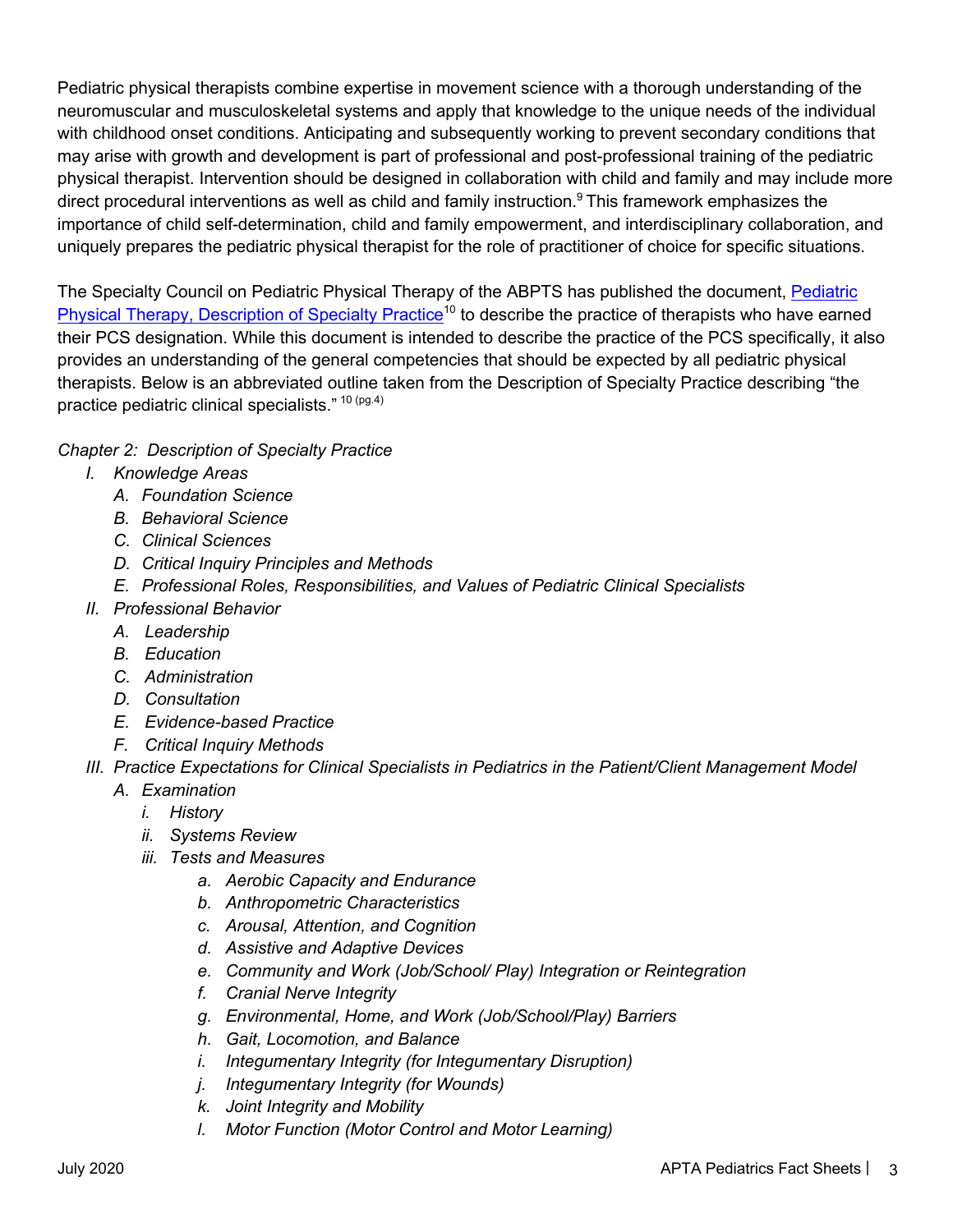- *m. Muscle Performance (Strength, Power, and Endurance)*
- *n. Neuromotor Development and Sensory Integration/ Processing*
- *o. Orthotic, Protective, and Supportive Devices*
- *p. Pain*
- *q. Posture*
- *r. Prosthetics*
- *s. Range of Motion*
- *t. Reflex Integrity*
- *u. Self-Care and Home Management*
- *v. Sensory Integrity*
- *w. Ventilation, Respiration, and Circulation*
- *B. Evaluation*
- *C. Diagnosis*
- *D. Prognosis*
- *E. Interventions*
	- *i. Coordination, Communication, and Documentation*
	- *ii. Patient Client Related Instruction*
	- *iii. Procedural Interventions*
		- *a. Therapeutic Exercise*
		- *b. Functional Training (Self-Care, School, Community)*
		- *c. Manual Therapy Techniques*
		- *d. Prescription, Application and, as appropriate, Fabrication of Devices and Equipment*
		- *e. Airway Clearance Techniques*
		- *f. Wound Management*
		- *g. Electrotherapeutic Modalities*
		- *h. Mechanical Modalities*
- *F. Outcomes Assessment*

In addition to the Pediatric Physical Therapy Description of Specialty Practice, specific practice competencies have been published for various pediatric physical therapy settings including early intervention, <sup>11</sup> school, <sup>12</sup> and the neonatal intensive care unit.<sup>13,14</sup> These competencies outline the specific skills and knowledge pediatric therapists need to be effective practitioners in these areas of practice. Consistent across all of the competency documents is an emphasis on mentored clinical practice experience, commitment to family centered care principles, evidence informed practice, and leadership development.

## **WHEN WOULD THE PHYSICAL THERAPIST BE THE MOST APPROPRIATE PRACTITIONER OF CHOICE?**

Pediatric physical therapists are part of an interdisciplinary/transdisciplinary team with the child and caregiver at the center of the team. While acknowledging the complex and diverse needs of the individual with childhood onset conditions across the lifespan, there are situations when the pediatric physical therapist should be identified as the practitioner of choice. Functional posture and mobility are the basis for engagement and participation. When difficulty with functional posture or mobility are the primary factors interfering with other areas of development and/or participation, the pediatric physical therapist provides intervention while assessing needs across other domains. Pediatric physical therapists are trained in the process of clinical decision making that includes the paradigm of "keep, consult, or refer" following examination and evaluation and are uniquely positioned to assume the role of practitioner of choice.